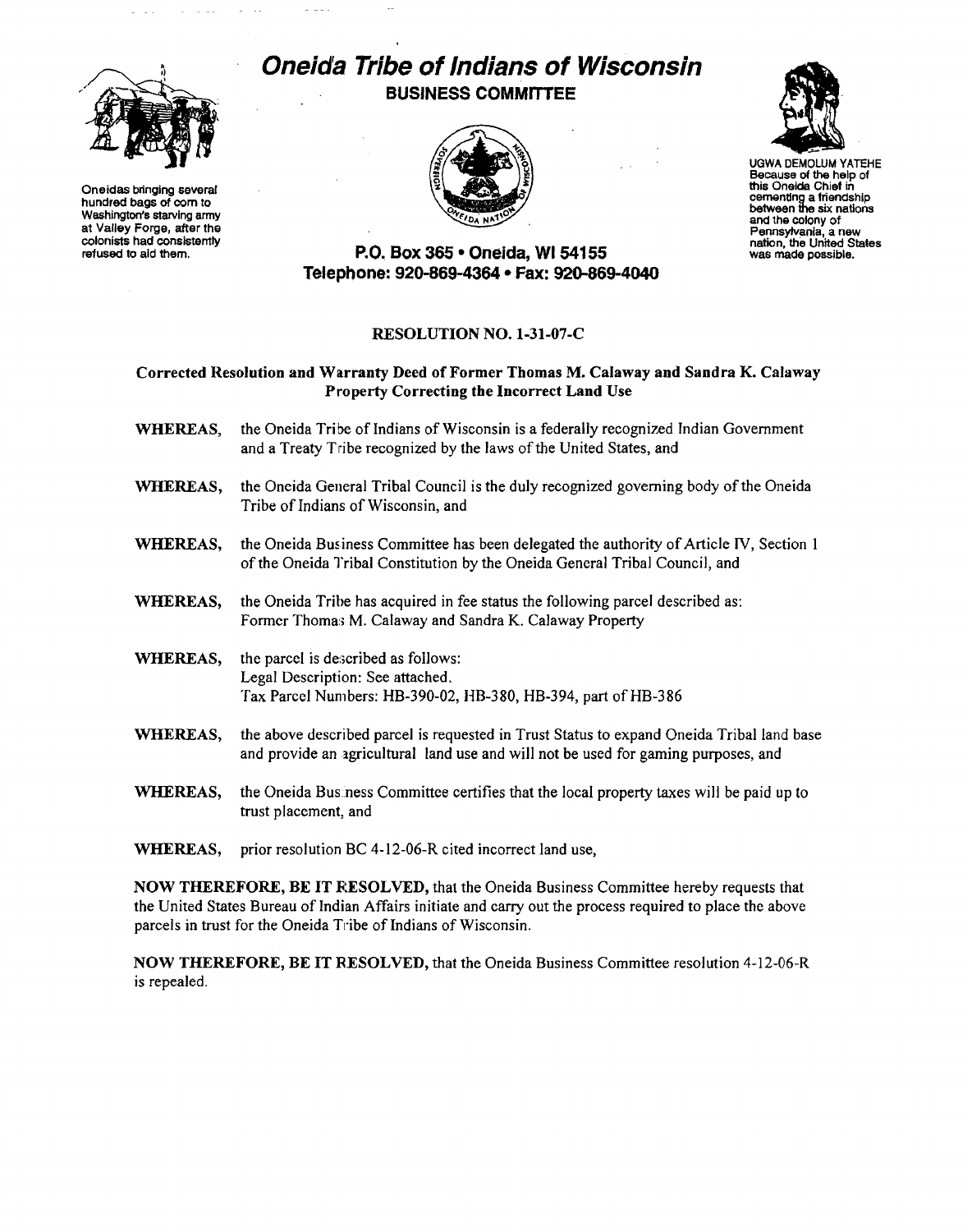### Page 2 or 2 (RESOLUTION # 1-31-07-C)

### **CERTIFICATION**

**I,** the undersigned, as Secretary of the Oneida Business Committee, hereby certify that the Oneida Business Committee is composed of 9 members of whom 5 members constitute a quorum. 7 members were presents at a meeting duly called, noticed and held on the  $\frac{31}{1}$  day of January, 2007; that the foregoing resolution was duly adopted at such meeting by a vote of  $6$  members for;  $0$ members against, and  $0$  members not voting; and that said resolution has not been rescinded or amended in any way.

 $R_{\star} = H_{\star}$ 

Patricia Hoeft, Tribal Secretary Oneida Business Committee